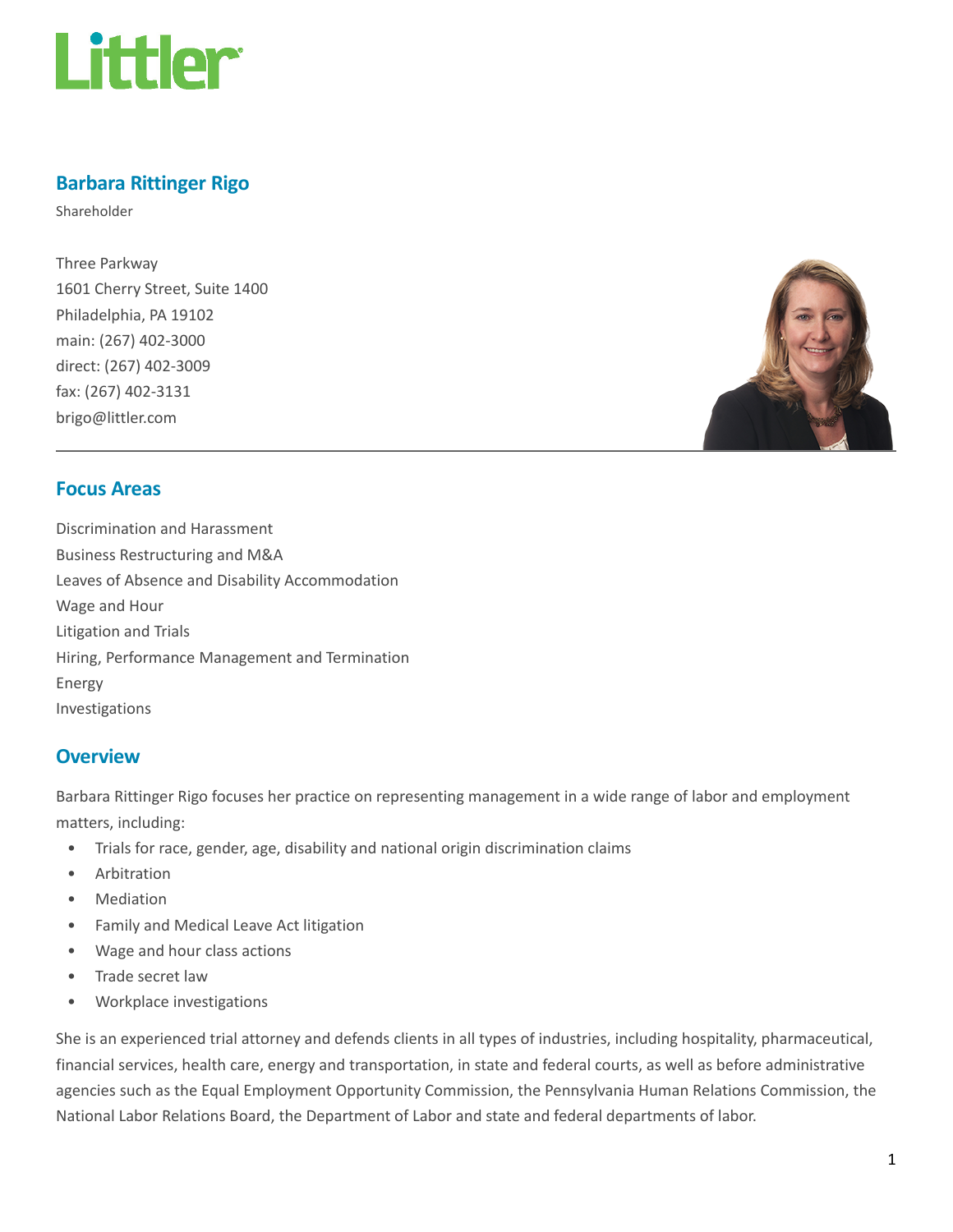

Barbara focuses a large part of her practice on counseling employers on day-to-day compliance with local, state and federal statutes, such as:

- The Americans with Disabilities Act (ADA)
- The Family and Medical Leave Act (FMLA)
- Title VII
- The Age Discrimination in Employment Act (ADEA)
- The Fair Labor Standards Act (FLSA)
- The Genetic Information Nondiscrimination Act (GINA)
- Wage payment collection laws
- Worker Adjustment and Retraining Notification Act (WARN)

She is a frequent speaker on those and other topics. She also drafts and reviews employer policies and employment and severance agreements for clients spanning numerous industries. She also regularly performs workplace investigations and prepares reports for employers on compliance, harassment and other workplace matters.

Barbara is a member of the Discrimination Commission and former member of the Human Relations Commission for the Township of Haverford. She is also a member of Littler Mendelson's Diversity Advisory Committee. Prior to joining Littler, she was an associate at two large firms in Pittsburgh and Philadelphia. In law school, she was a senior editor of the Dickinson Law Review.

# Professional and Community Affiliations

• Member, Philadelphia Diversity Law Group

# Recognition

- Named, The Best Lawyers in America©, 2018-2022
- Woolsack Honor Society

# **Education**

J.D., Pennsylvania State University, Dickinson School of Law, 1995 B.A., Saint Mary's College, 1991

# Bar Admissions

Pennsylvania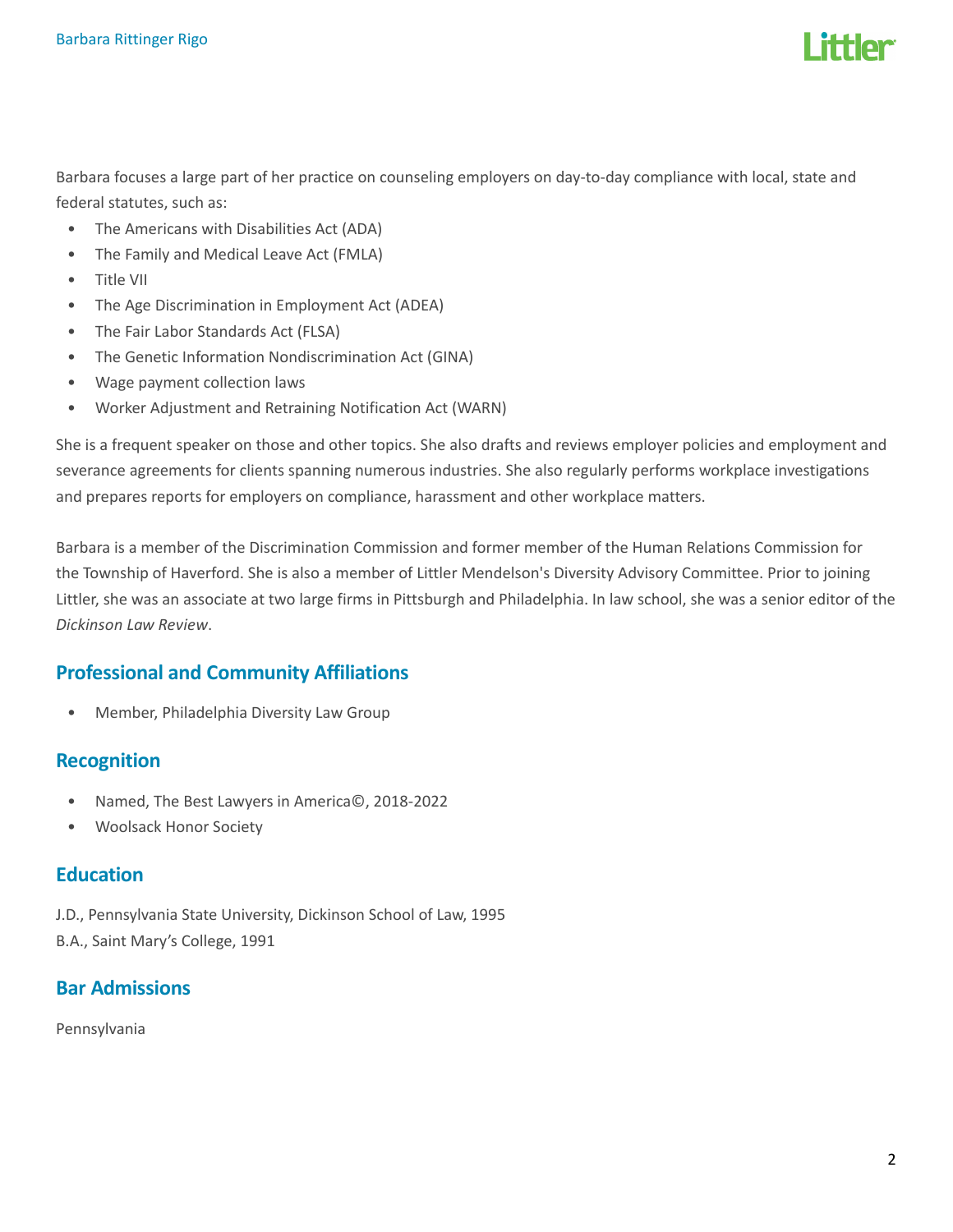

# **Courts**

U.S. Court of Appeals, 3rd Circuit U.S. District Court, Eastern District of Pennsylvania U.S. District Court, Middle District of Pennsylvania U.S. District Court, Western District of Pennsylvania

# Publications & Press

#### Delaware Joins the Family (Paid Family-Medical Leave, That Is)

Littler Insight May 18, 2022

#### Philadelphia's COVID-19 Paid Leave Ordinance for 2022 and 2023

Littler Insight March 10, 2022

#### Best Lawyers in America© 2022 Edition Honors More Than 240 Littler Lawyers

Littler Press Release August 19, 2021

# Pennsylvania Appeals Court Determines State's Medical Marijuana Act Includes a Private Right of Action for Employees

Littler Insight August 19, 2021

#### Philadelphia Strengthens Workplace Protections for Domestic Violence Victims

SHRM Online May 25, 2021

#### Philadelphia Strengthens Workplace Protections for Victims of Domestic Violence

Littler ASAP May 14, 2021

# Philadelphia Enacts 2021 Public Health Emergency Leave Ordinance

Littler Insight April 5, 2021

# Essential workers exposed to COVID-19 are reporting to work when they can't get paid to quarantine The Philadelphia Inquirer January 20, 2021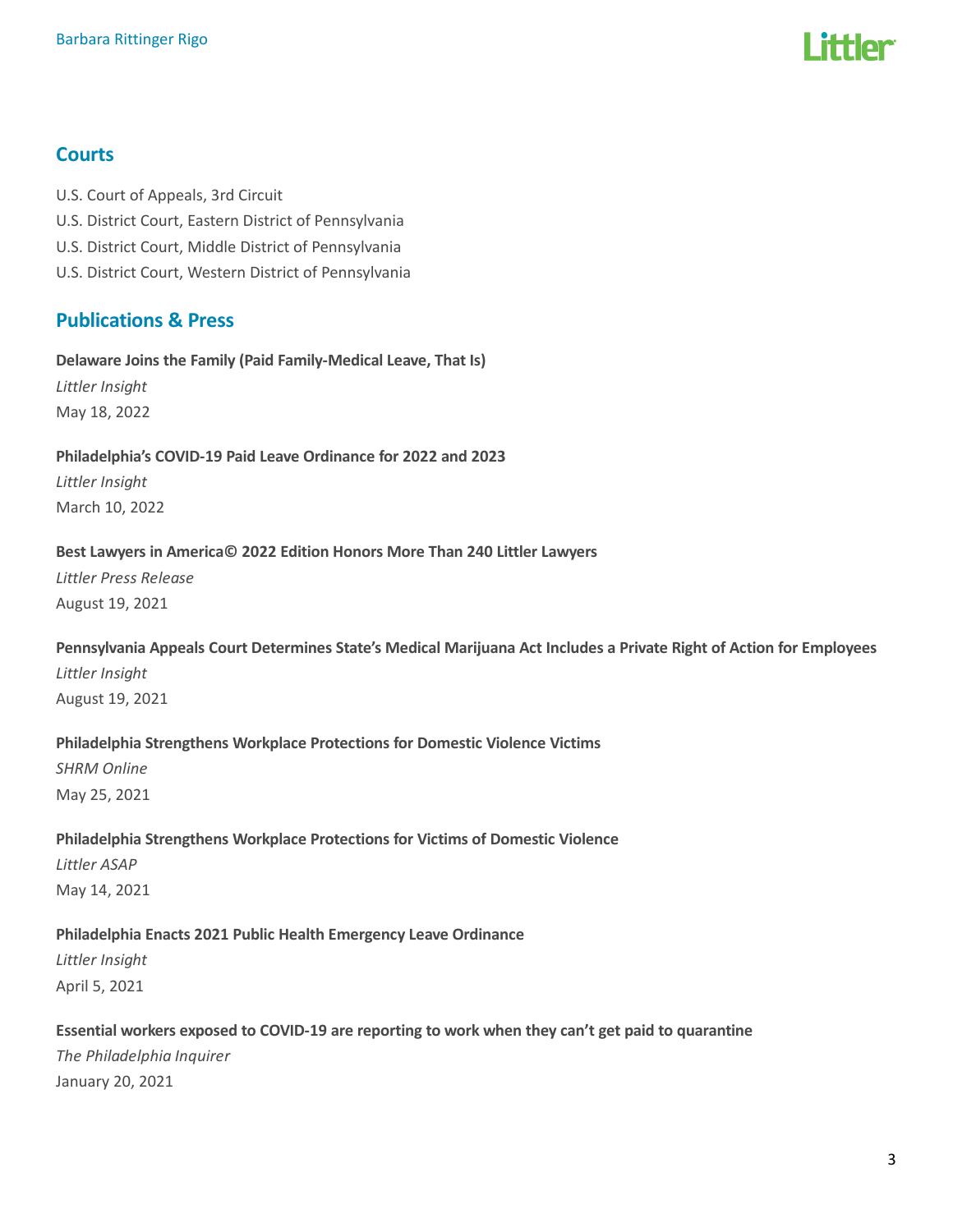

# Philadelphia Pandemic Laws Require Additional Paid Leave for Employees and Gig Workers, Other Pay and Benefits for Healthcare Workers Littler Insight

September 18, 2020

#### Best Lawyers in America© 2021 Edition Honors More Than 250 Littler Lawyers

Littler Press Release August 20, 2020

Certain Non-Life-Sustaining Businesses in 37 Pennsylvania Counties Permitted to Reopen, but Must Implement Specific Health and Safety Measures

Littler ASAP May 13, 2020

Certain Businesses in 24 Pennsylvania Counties Permitted to Reopen, but Must Implement Specific Health and Safety

#### Measures

Littler ASAP May 5, 2020

#### Philadelphia Clarifies City's WARN Act to Account for COVID-19-Related Closures

Littler ASAP April 22, 2020

#### Significant New COVID-19 Health and Safety Requirements Imposed on Pennsylvania Businesses

Littler ASAP April 16, 2020

# Layoffs vs. furloughs: What's the difference and what does it mean for unemployment benefits in Pa.?

The Philadelphia Inquirer April 3, 2020

# Update on Pennsylvania COVID-19 Business Closures: Impending Waiver Deadline – Friday, April 3, 2020 at 5 p.m. Littler ASAP

April 3, 2020

# Philadelphia Updates Non-Essential Business Closures Due to COVID-19 and Mandates Residents Stay at Home Littler ASAP March 23, 2020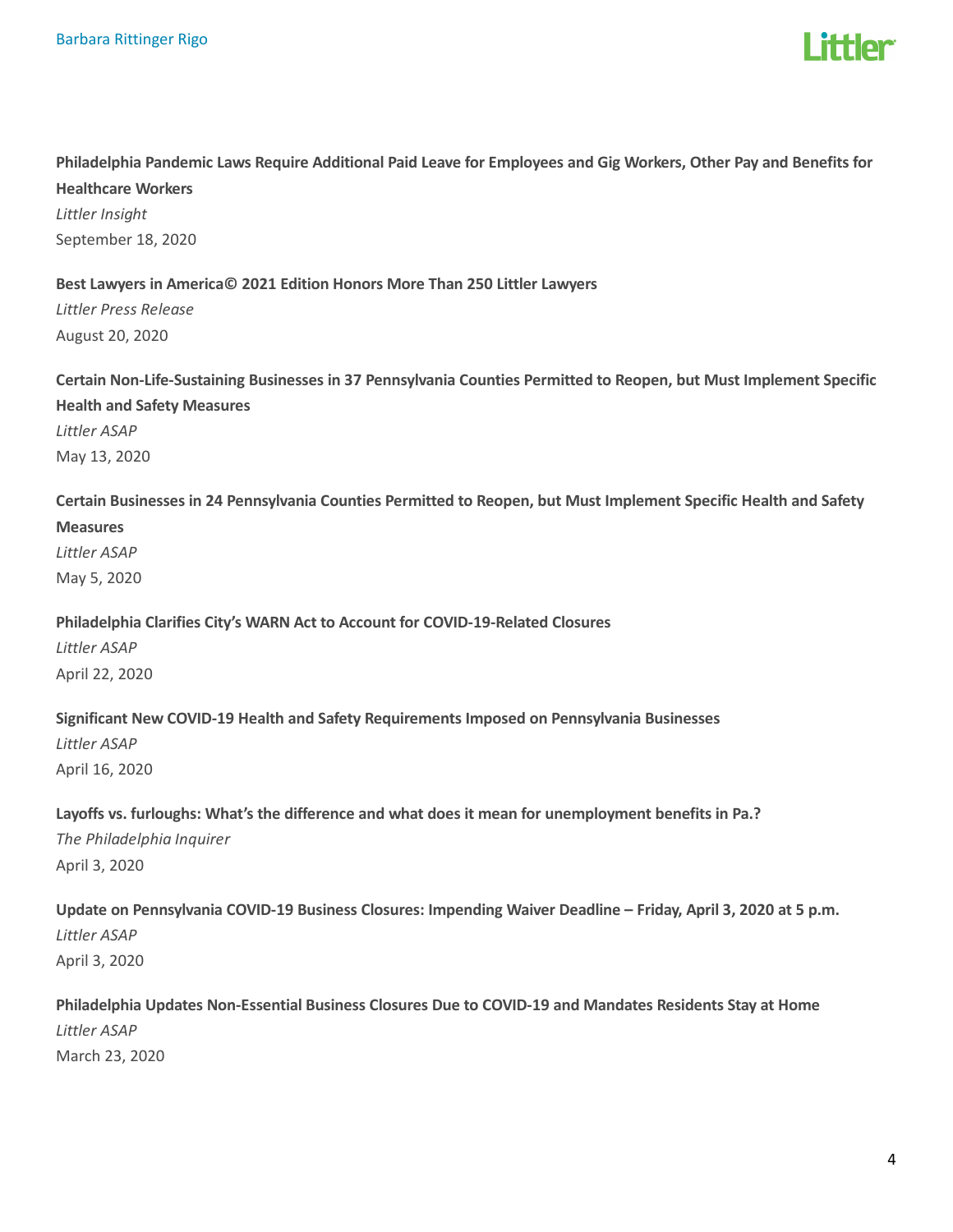

# Pennsylvania Closes All Non-Life-Sustaining Businesses Effective Immediately Due to COVID-19 Littler ASAP March 20, 2020

# Pennsylvania and Philadelphia Non-Essential Business Closures Due to COVID-19 Littler ASAP March 17, 2020

#### Pennsylvania Court Finds Private Right of Action for Employees Under State's Medical Marijuana Law Littler Insight

February 14, 2020

# Best Lawyers in America© 2020 Edition Honors More Than 200 Littler Lawyers; 14 Named Lawyer of the Year Littler Press Release August 15, 2019

Diversity of Thought as a Business Imperative

Al Dia News April 22, 2019

# Best Lawyers in America© 2019 Edition Honors More Than 200 Littler Lawyers Littler Press Release August 15, 2018

# Best Lawyers in America© 2018 Edition Honors More Than 200 Littler Lawyers

Littler Press Release August 17, 2017

Philadelphia Issues Employer Poster for New Paid Sick Leave Ordinance and Creates New Agency for Enforcement Littler ASAP April 30, 2015

#### Philadelphia Enacts Paid Sick Leave Ordinance for Virtually All Employers Littler Insight

February 14, 2015

# The 3rd Circuit tells employers that saying 'it's in the mail' does not prove receipt of FMLA notice Thomson Reuters Westlaw's Journal Employment September 3, 2014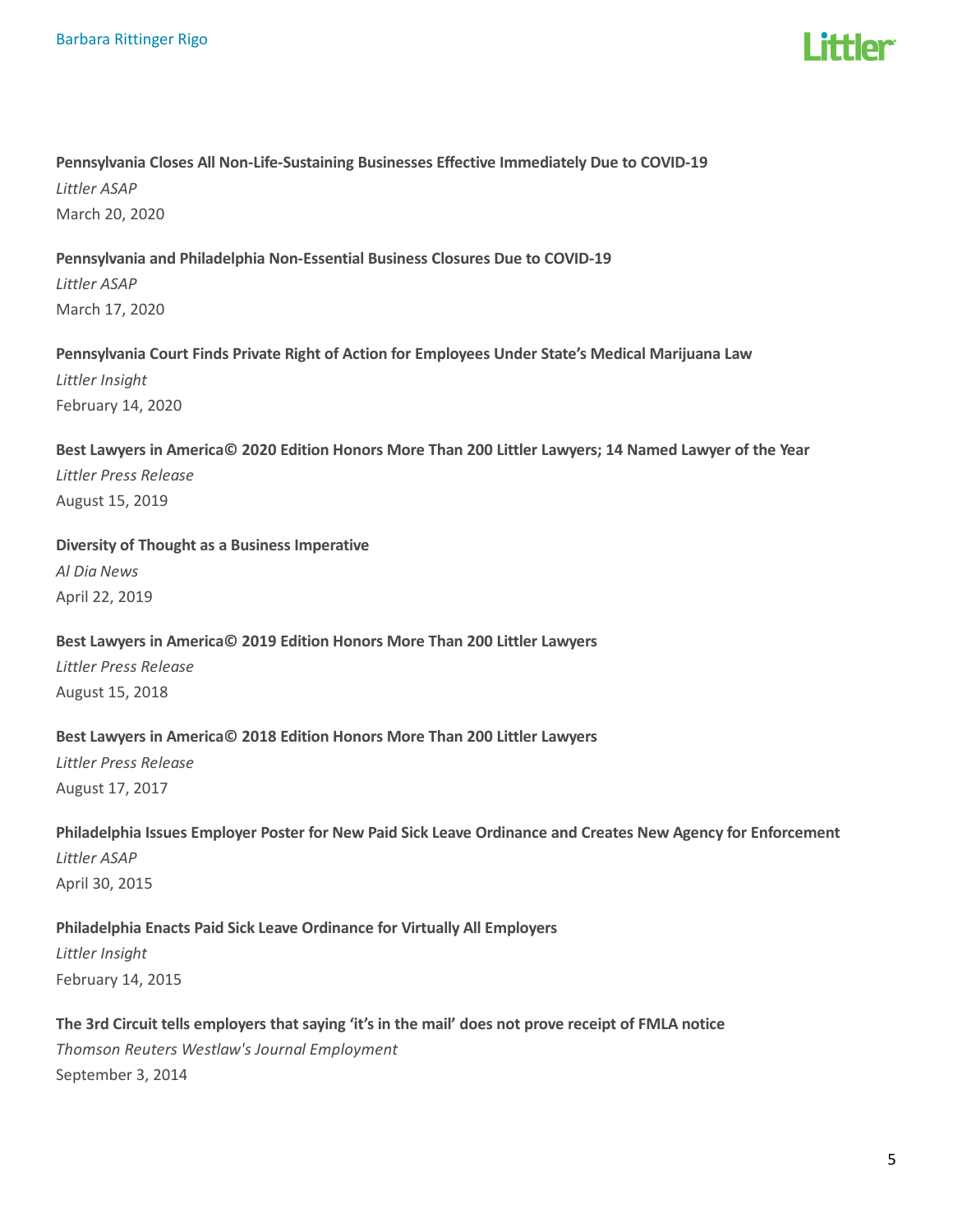Mailing of FMLA Notices Insufficient, Third Circuit Rules Society for Human Resource Management (SHRM) August 18, 2014

When it Comes to an FMLA Notice—the Post Office May Not Deliver For You in the Third Circuit Littler Insight August 14, 2014

She Complained, But I'll Sue: Third-Party Employment Retaliation Claims After Thompson New Jersey Law Journal April 18, 2011

# Speaking Engagements

Leave time In Pennsylvania Pennsylvania Bar Institute March 25, 2021

We're (Almost) Open: Obligations Employers Will Need to Consider as Businesses Prepare to Resume May 27, 2020

Between a Rock and a Hard Shelter-in-Place | Challenges Employers Will Face When Returning to Work May 12, 2020

#### Leveraging Diversity of Thought

The Chamber of Commerce for Greater Philadelphia April 12, 2019

Doggy Dilemmas: Accommodating Service Animals for Employees and Customers Philadelphia, PA September 6, 2018

Doggy Dilemmas: Accommodating Service Animals for Employees and Customers Washington, DC September 5, 2018

Navigating the Use and Abuse of the FMLA Pennsylvania Bar Institute, Philadelphia: July 11, 2017. Mechanicsburg/Simulcast: July 18, 2017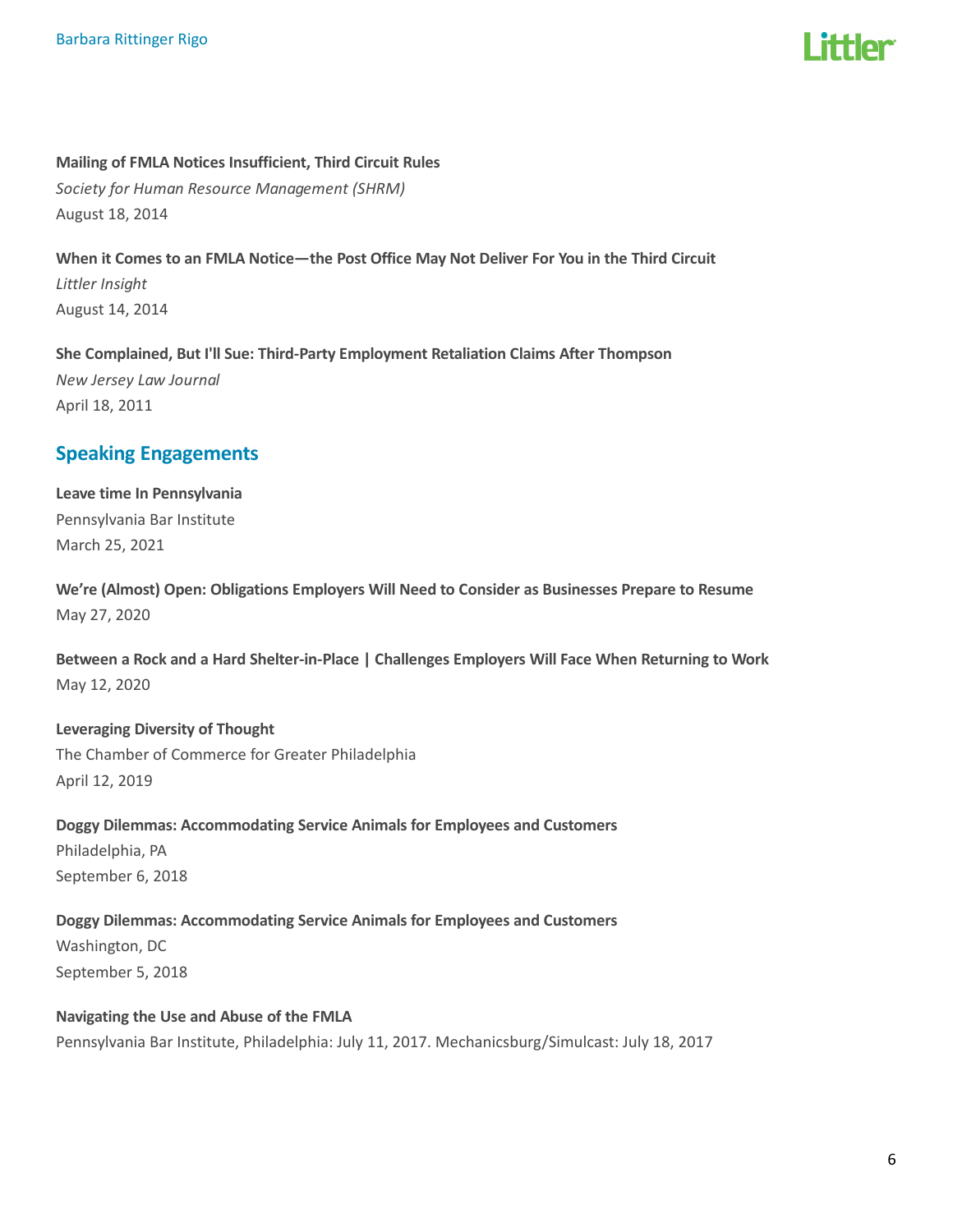

#### Transgender Bathrooms: A New Security Challenge

ASIS International, Orlando, FL September 12, 2016

#### Managing Leaves of Absence: The Interplay of the FMLA and ADA

Philadelphia, PA June 2, 2015

# Medical Inquiries and Exams—An Employer's Guide

Society for Human Resource Management, Southeastern Pennsylvania Chapter (SEPA SHRM), Philadelphia, PA November 18, 2014

#### The Trial of a Retaliation Case

20th Annual Employment Law Institute - Pennsylvania Bar Institute April 25, 2014

# Dealing with a Problem Employee

Pennsylvania Bar Institute September 24, 2013

# Family and Medical Leave Update

Pennsylvania Bar Institute August 2013

# Preparing The Groundwork To Enforce Non-competes Philadelphia, PA

September 13, 2012

#### UNDER ATTACK! Independent Contractor and Contingent Worker Classifications

Pennsylvania Bar Institute February 28, 2012

# Social Media Grows Up: The Safe, Legal, and Effective Business Use of Social Media Wharton Council on Employee Relations February 21, 2012

# Dealing with a Problem Employee Pennsylvania Bar Institute 2011